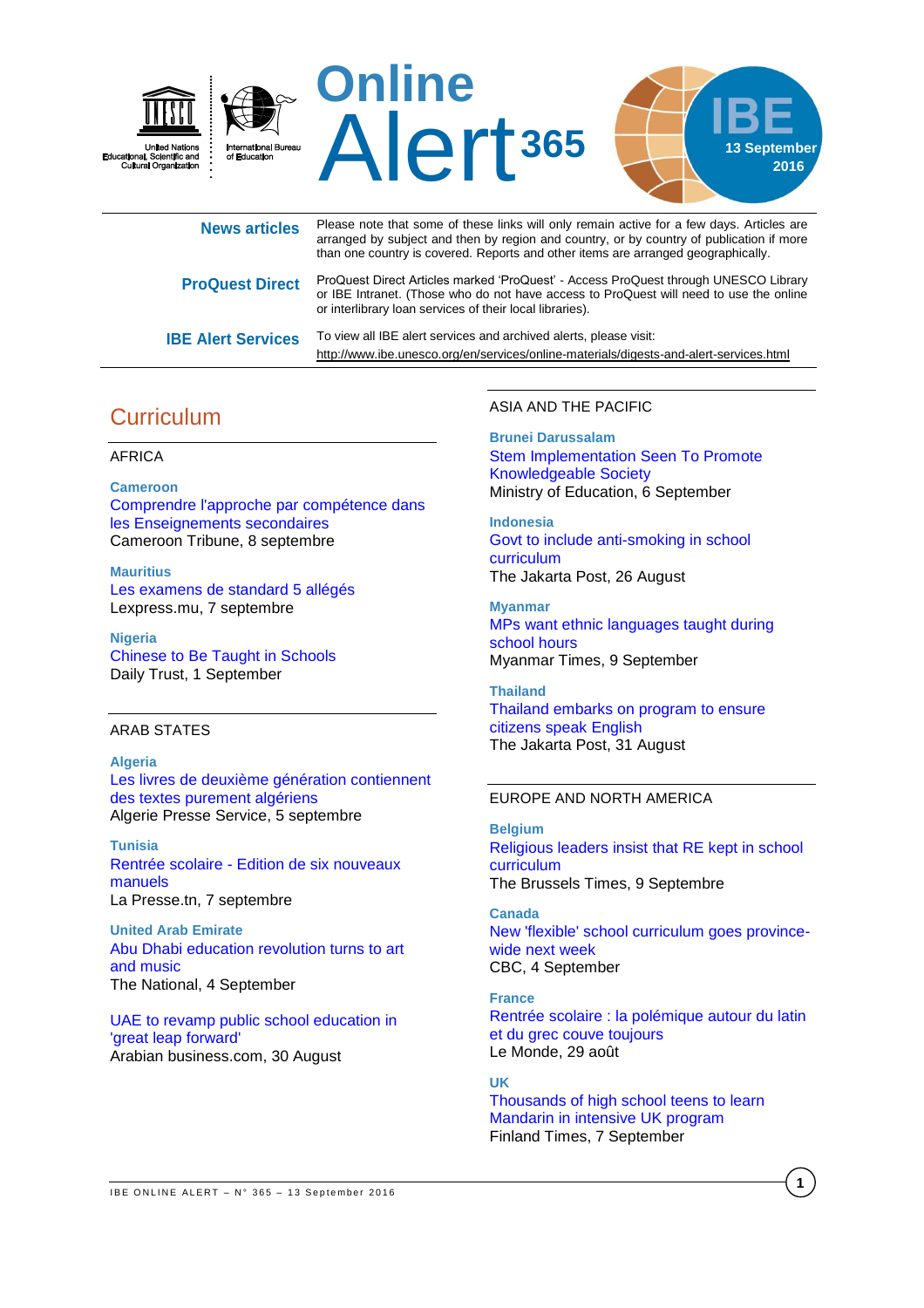# LATIN AMERICA AND THE CARIBBEAN

**Peru**

[Minedu inicia acuerdos con regiones para](http://www.minedu.gob.pe/n/noticia.php?id=39576)  [impulsar Plan Nacional "Inglés puertas al](http://www.minedu.gob.pe/n/noticia.php?id=39576)  [mundo"](http://www.minedu.gob.pe/n/noticia.php?id=39576)

Ministerio de Educación, 11 de septiembre

# Early childhood education

# AFRICA

#### **Kenya**

[Why Kenyan children aren't getting what they](http://mgafrica.com/article/2016-09-06-why-kenyan-children-arent-getting-what-they-need-from-their-early-school-years)  [need from their early school years](http://mgafrica.com/article/2016-09-06-why-kenyan-children-arent-getting-what-they-need-from-their-early-school-years) Mail & Guardian Africa, 6 September

### EUROPE AND NORTH AMERICA

**Australia** [Time for Australia to provide preschool](http://theconversation.com/time-for-australia-to-provide-preschool-education-for-all-three-year-olds-64665)  education [for all three year](http://theconversation.com/time-for-australia-to-provide-preschool-education-for-all-three-year-olds-64665) olds? The Conversation, 1 September

# Education Reform

# ARAB STATES

### **Algeria**

[Vers la mise en place d'une stratégie de](http://fr.allafrica.com/stories/201609050698.html)  [traitement pédagogique et de lutte contre](http://fr.allafrica.com/stories/201609050698.html)  [l'échec scolaire](http://fr.allafrica.com/stories/201609050698.html) Algerie Presse Service, 4 septembre

[Le dossier de réforme du baccalauréat va être](http://fr.allafrica.com/stories/201609040231.html)  [soumis au Conseil des ministres](http://fr.allafrica.com/stories/201609040231.html) Algerie Presse Service, 4 septembre

**United Arab Emirates** [Sweeping reforms in UAE schools overhaul](http://www.thenational.ae/uae/sweeping-reforms-in-uae-schools-overhaul) The National, 30 August

[Education reforms put UAE pupils on track for](http://www.thenational.ae/uae/education/education-reforms-put-uae-pupils-on-track-for-better-learning)  [better learning](http://www.thenational.ae/uae/education/education-reforms-put-uae-pupils-on-track-for-better-learning) The National, 4 September

#### **13 September** EUROPE AND NORTH AMERICA

**France** [Côté élèves ou côté enseignants, ce qui](http://www.lemonde.fr/education/article/2016/08/29/un-objectif-pour-les-eleves-lire-ecrire-compter-et-penser_4989247_1473685.html)  [change à la rentrée](http://www.lemonde.fr/education/article/2016/08/29/un-objectif-pour-les-eleves-lire-ecrire-compter-et-penser_4989247_1473685.html) Le Monde, 29 août

[Réforme du collège: vos enfants auront-ils des](http://www.lexpress.fr/education/reforme-des-colleges-vos-enfants-auront-ils-des-epi_1824676.html)  [EPI?](http://www.lexpress.fr/education/reforme-des-colleges-vos-enfants-auront-ils-des-epi_1824676.html) L'Express, 31 août

**UK**

[May unveils massive education system recast](http://www.gulf-times.com/story/512286/May-unveils-massive-education-system-recast) Gulf Times, 9 September

[UK education reforms spark debate on class](http://www.nzherald.co.nz/lifestyle/news/article.cfm?c_id=6&objectid=11707030)  [and the classroom](http://www.nzherald.co.nz/lifestyle/news/article.cfm?c_id=6&objectid=11707030) NZ Herald, 10 September

### LATIN AMERICA AND THE CARIBBEAN

# **Colombia**

[Gobierno anuncia acuerdo para combatir](http://www.eltiempo.com/estilo-de-vida/educacion/ministerio-de-educacion-suscribio-un-acuerdo-para-combatir-el-analfabetismo/16695851)  [analfabetismo](http://www.eltiempo.com/estilo-de-vida/educacion/ministerio-de-educacion-suscribio-un-acuerdo-para-combatir-el-analfabetismo/16695851) El Tiempo, 8 de septiembre

**Peru** [Minedu anuncia medidas para mejorar el](http://www.minedu.gob.pe/n/noticia.php?id=39511)  [sistema educativo](http://www.minedu.gob.pe/n/noticia.php?id=39511) Ministerio de Educación, 5 de septiembre

# Education System

# AFRICA

**Angola** [Le ministre de l'Education veut une éducation](http://fr.allafrica.com/stories/201609100184.html)  [prometteuse d'opportunités](http://fr.allafrica.com/stories/201609100184.html) Angola Press, 9 septembre

**Mauritius** [National Consultation SDG 4 -](http://allafrica.com/stories/201609071266.html) Social Role of [Education Highlighted By Minister](http://allafrica.com/stories/201609071266.html) Government of Mauritius, 7 September

**Nigeria** [Govt Takes Action to Improve Education](http://allafrica.com/stories/201609080555.html)  **[Quality](http://allafrica.com/stories/201609080555.html)** Daily Trust, 8 Septembre

**Togo** [L'analphabétisme n'est pas une fatalité](http://fr.allafrica.com/stories/201609070423.html) Togonews, 6 septembre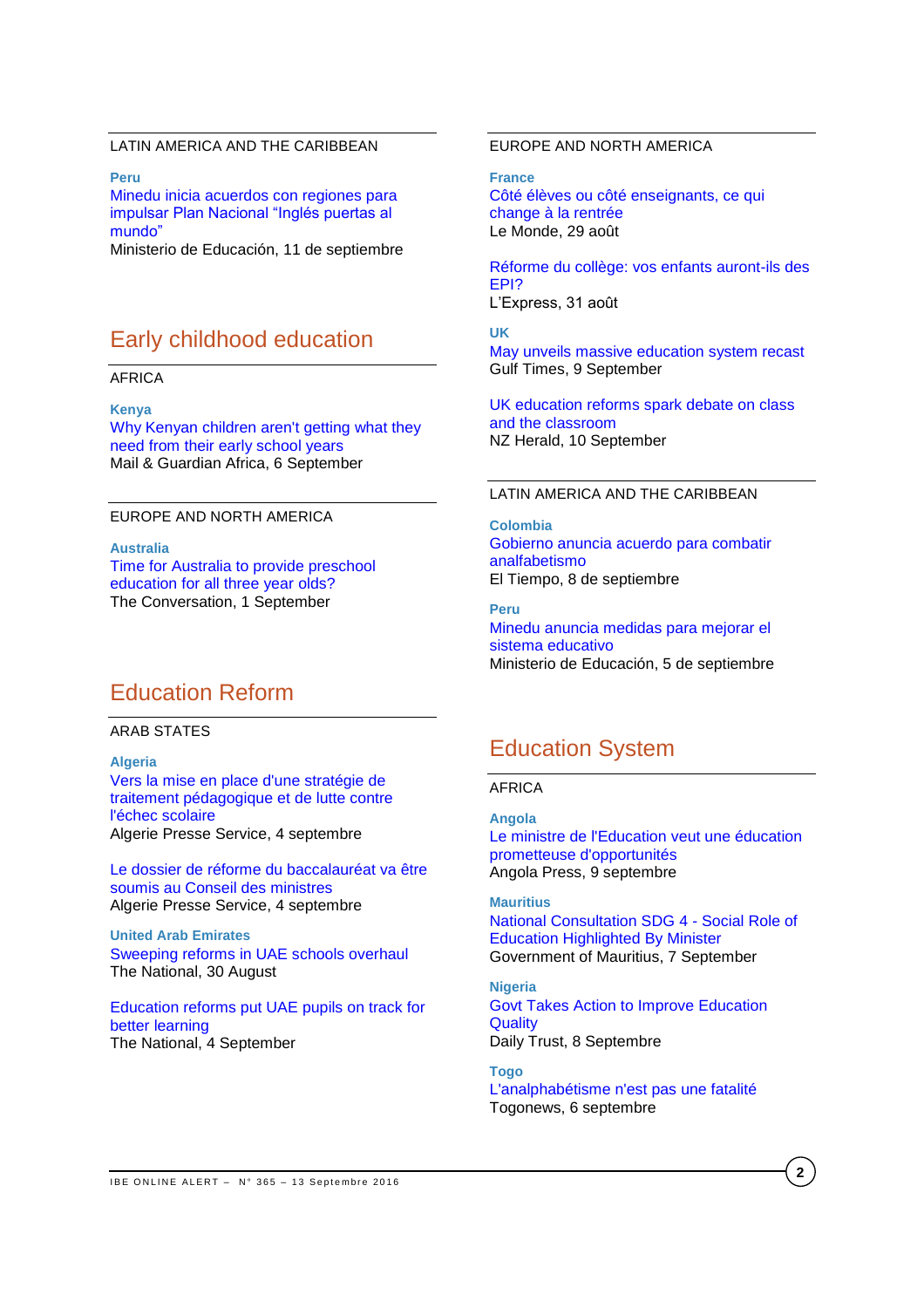# ARAB STATES

**Jordan** [The sad reality of our education system](http://www.jordantimes.com/opinion/hasan-abu-nimah/sad-reality-our-education-system) The Jordan Times, 6 September

**Qatar** [Qatar aims to boost quality of education](http://www.gulf-times.com/story/512224/Qatar-aims-to-boost-quality-of-education) Gulf Times, 9 September

ASIA AND THE PACIFIC

**Thailand** [Education needs 'digital-age' boost](http://www.bangkokpost.com/news/general/1078520/education-needs-digital-age-boost)  Bangkok Post, 5 September

### EUROPE AND NORTH AMERICA

**UK** [May's grammar school plans 'put six years of](https://www.theguardian.com/education/2016/sep/09/mays-grammar-school-plans-put-six-years-of-educational-progress-at-risk)  [educational progress at risk'](https://www.theguardian.com/education/2016/sep/09/mays-grammar-school-plans-put-six-years-of-educational-progress-at-risk) The Guardian, 9 September

### LATIN AMERICA AND THE CARIBBEAN

**Argentina** [Retener a los alumnos, el principal desafío de](http://www.clarin.com/sociedad/Retener-alumnos-principal-escuela-secundaria_0_1646835443.html)  [la escuela secundaria](http://www.clarin.com/sociedad/Retener-alumnos-principal-escuela-secundaria_0_1646835443.html) Clarin, 8 de septiembre

# Inclusive Education

### AFRICA

**Ethiopia** [Ministry Working to Improve Inclusive](http://allafrica.com/stories/201609061079.html)  [Education Quality](http://allafrica.com/stories/201609061079.html) The Ethiopian Herald, 3 September

#### ASIA AND THE PACIFIC

**Thailand** [Teachers to get more training for special](http://www.bangkokpost.com/news/general/1076188/teachers-to-get-more-training-for-special-needs-pupils)  [needs pupils](http://www.bangkokpost.com/news/general/1076188/teachers-to-get-more-training-for-special-needs-pupils)  Bangkok Post, 2 September

# LATIN AMERICA AND THE CARIBBEAN

**Argentina** [Uno de cada 4 chicos no va a la secundaria en](http://www.clarin.com/sociedad/chicos-va-secundaria-parajes-rurales_0_1646235524.html)  [los parajes rurales](http://www.clarin.com/sociedad/chicos-va-secundaria-parajes-rurales_0_1646235524.html) Clarin, 8 de septiembre

[In 10 countries with highest out-of-school](http://www.unicef.org/media/media_92700.html)  [rates, 40 per cent of children are not accessing](http://www.unicef.org/media/media_92700.html)  [basic education](http://www.unicef.org/media/media_92700.html) UNICEF, 1 September [Français](http://www.un.org/apps/newsFr/storyF.asp?NewsID=37965#.V9W1QmCdKQs) [Español](http://www.un.org/spanish/News/story.asp?NewsID=35733#.V9W1gmCdKQs)

[Inclusive education vital for all, including](http://www.un.org/apps/news/story.asp?NewsID=54812#.V9W0t2CdKQs)  [persons with disabilities –](http://www.un.org/apps/news/story.asp?NewsID=54812#.V9W0t2CdKQs) UN rights experts UN News Center, 1 September

# Teacher Education

# AFRICA

**Kenya**

[Training Institutions in Kenya Will Be Required](http://allafrica.com/stories/201609071358.html)  [to Produce ICT Ready Teachers](http://allafrica.com/stories/201609071358.html) CIO East Africa, 7 September

### ASIA AND THE PACIFIC

**Australia** Teaching maths – [what does the evidence say](http://theconversation.com/teaching-maths-what-does-the-evidence-say-actually-works-64976)  [actually](http://theconversation.com/teaching-maths-what-does-the-evidence-say-actually-works-64976) works? The Conversation, 8 September

**Japan** [The need for effective English teachers](http://www.japantimes.co.jp/opinion/2016/09/10/commentary/japan-commentary/need-effective-english-teachers/#.V9b6OmCdKQs) The Japan Times,10 September

# **Singapore**

[Pre-school teachers get chance to boost](http://www.straitstimes.com/singapore/education/pre-school-teachers-get-chance-to-boost-mother-tongue-skills)  [mother-tongue skills](http://www.straitstimes.com/singapore/education/pre-school-teachers-get-chance-to-boost-mother-tongue-skills) Straits Times, 10 September

### EUROPE AND NORTH AMERICA

**Georgia** [The new initiative for teachers](http://www.mes.gov.ge/content.php?id=6654&lang=eng) Ministry of Education, 30 August

**Finland** [2,500 tutors to get digitalisation training](http://www.finlandtimes.fi/education/2016/09/10/30030/2,500-tutors-to-get-digitalisation-training) Finland Times, 10 September

### LATIN AMERICA AND THE CARIBBEAN

**Argentina** [Un plan para formar educadores más sólidos](http://www.clarin.com/sociedad/plan-formar-educadores-solidos_0_1647435446.html) Clarin, 10 de septiembre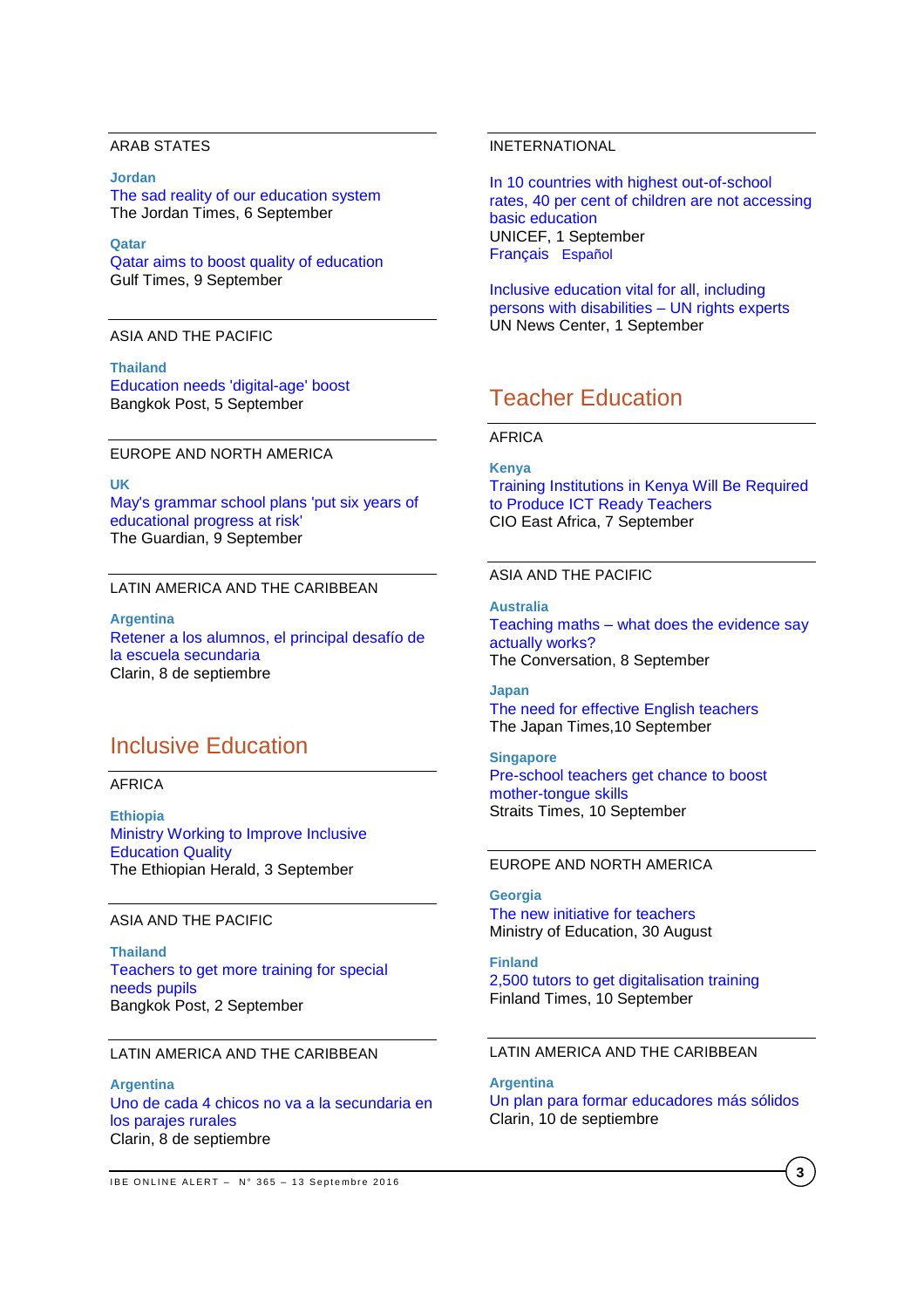### **Jamaica**

# [12000 Teachers Trained for New National](http://jis.gov.jm/12000-teachers-trained-new-national-standards-curriculum/)  [Standards Curriculum](http://jis.gov.jm/12000-teachers-trained-new-national-standards-curriculum/)

Government of Jamaica, Jamaica Information Service, 31 August

### **Peru**

[Minedu invita a docentes de inglés de todo el](http://www.minedu.gob.pe/n/noticia.php?id=39495)  [país a inscribirse en curso virtual gratuito](http://www.minedu.gob.pe/n/noticia.php?id=39495) Ministerio de Educación, 4 de septiembre

# Reports, publications, etc.

### AFRICA

#### **Malawi**

[Combining preschool teacher training with](http://documents.worldbank.org/curated/en/580351473691118169/pdf/WPS7817.pdf)  [parenting education : a cluster-randomized](http://documents.worldbank.org/curated/en/580351473691118169/pdf/WPS7817.pdf)  Berk Özler and others, World Bank Group, September 2016

#### **Tanzania**

[Are our children learning? The status of](http://www.twaweza.org/uploads/files/2014UwezoTanzania-FINAL-web.pdf)  [education in Tanzania in 2015 and beyond](http://www.twaweza.org/uploads/files/2014UwezoTanzania-FINAL-web.pdf) Uwezo, August 2016

### ASIA AND THE PACIFIC

[New horizons: a review of early childhood care](http://unesdoc.unesco.org/images/0024/002457/245728e.pdf)  [and education in Asia and the Pacific](http://unesdoc.unesco.org/images/0024/002457/245728e.pdf) UNESCO Office Bangkok, 2016 [Russian](http://unesdoc.unesco.org/images/0024/002457/245728r.pdf)

### **Pakistan**

[Promoting Inclusive and Tolerant Educational](http://pakpips.com/downloads/PIPS-Promoting-Inclusive-Educational.pdf)  **Narratives** Pak Institute for Peace Studies (PIPS), August

2016

**Thailand** [Education in Thailand: An OECD-UNESCO](http://www.oecd-ilibrary.org/education/education-in-thailand_9789264259119-en;jsessionid=a4shb0r0onba5.x-oecd-live-02)  **[Perspective](http://www.oecd-ilibrary.org/education/education-in-thailand_9789264259119-en;jsessionid=a4shb0r0onba5.x-oecd-live-02)** OECD, UNESCO, 31 Aug 2016

# EUROPE AND NORTH AMERICA

**Eurodyce** [The Organisation of the Academic Year in](https://webgate.ec.europa.eu/fpfis/mwikis/eurydice/images/0/09/Academicyear_2016_17.pdf)  [Europe –](https://webgate.ec.europa.eu/fpfis/mwikis/eurydice/images/0/09/Academicyear_2016_17.pdf) 2016/17 Eurodyce, Septembre 2016

[The Organisation of School Time in Europe.](https://webgate.ec.europa.eu/fpfis/mwikis/eurydice/images/2/27/Schoolcalendar_2016_17.pdf)  [Primary and General Secondary Education –](https://webgate.ec.europa.eu/fpfis/mwikis/eurydice/images/2/27/Schoolcalendar_2016_17.pdf) [2016/17](https://webgate.ec.europa.eu/fpfis/mwikis/eurydice/images/2/27/Schoolcalendar_2016_17.pdf)

Eurodyce, Septembre 2016

#### **USA**

[Better Evidence, Better Choices, Better](https://cdn.americanprogress.org/wp-content/uploads/2016/08/30141500/EvidenceESSA-report.pdf)  Schools [: State Supports for Evidence-Based](https://cdn.americanprogress.org/wp-content/uploads/2016/08/30141500/EvidenceESSA-report.pdf)  [School Improvement and the Every Student](https://cdn.americanprogress.org/wp-content/uploads/2016/08/30141500/EvidenceESSA-report.pdf)  [Succeeds Act](https://cdn.americanprogress.org/wp-content/uploads/2016/08/30141500/EvidenceESSA-report.pdf) Steve Fleischman, Caitlin Scott, Scott Sargrad

Center for American Progress, August 2016

# LATIN AMERICA AND THE CARIBBEAN

**Mexico**

[Propuesta curricular para la Educación](https://www.gob.mx/cms/uploads/docs/Propuesta-Curricular-baja.pdf)  [Obligatoria 2016](https://www.gob.mx/cms/uploads/docs/Propuesta-Curricular-baja.pdf) Ministerio de Educación, 2016

### INTERNATIONAL

### **OECD**

[Educational Research and Innovation.](http://www.oecd-ilibrary.org/education/education-governance-in-action_9789264262829-en;jsessionid=5q037i980qfa8.x-oecd-live-02)  [Lessons from Case Studies](http://www.oecd-ilibrary.org/education/education-governance-in-action_9789264262829-en;jsessionid=5q037i980qfa8.x-oecd-live-02) Tracey Burns, Florian Köster, Marc Fuster OECD, September 2016

#### **UNESCO**

[Education for people and planet: Creating](http://unesdoc.unesco.org/images/0024/002457/245752e.pdf)  [sustainable futures for all](http://unesdoc.unesco.org/images/0024/002457/245752e.pdf) UNESCO Global Education Monitoring Report, September 2016 [Français](http://unesdoc.unesco.org/images/0024/002457/245745f.pdf)

[Education 2030: Incheon Declaration and](http://unesdoc.unesco.org/images/0024/002456/245656e.pdf)  [Framework for Action for the implementation of](http://unesdoc.unesco.org/images/0024/002456/245656e.pdf)  [Sustainable Development Goal 4: Ensure](http://unesdoc.unesco.org/images/0024/002456/245656e.pdf)  [inclusive and equitable quality education and](http://unesdoc.unesco.org/images/0024/002456/245656e.pdf)  [promote lifelong learning opportunities for all](http://unesdoc.unesco.org/images/0024/002456/245656e.pdf) UNESCO, 2016 [Français](http://unesdoc.unesco.org/images/0024/002456/245656f.pdf) [Espa](http://unesdoc.unesco.org/images/0024/002456/245656s.pdf)ñol

[Bridging learning gaps for youth: UNESCO](http://unesdoc.unesco.org/images/0024/002443/244333e.pdf)  [education response to the Syria crisis \(2016-](http://unesdoc.unesco.org/images/0024/002443/244333e.pdf) [2017\)](http://unesdoc.unesco.org/images/0024/002443/244333e.pdf) UNESCO, 2016 [Arabic](http://www.unesco.org/new/fileadmin/MULTIMEDIA/HQ/PCPD/pdf/AR_Bridging_Learning_Gaps_for_the_Youth.pdf) 

**UNESCO IBE** [Ten Notes on Systems for Assessing Learning](http://unesdoc.unesco.org/images/0024/002457/245774E.pdf)  **[Processes](http://unesdoc.unesco.org/images/0024/002457/245774E.pdf)** UNESCO-IBE, 2016 Españ[ol Français](http://unesdoc.unesco.org/images/0024/002457/245774F.pdf)